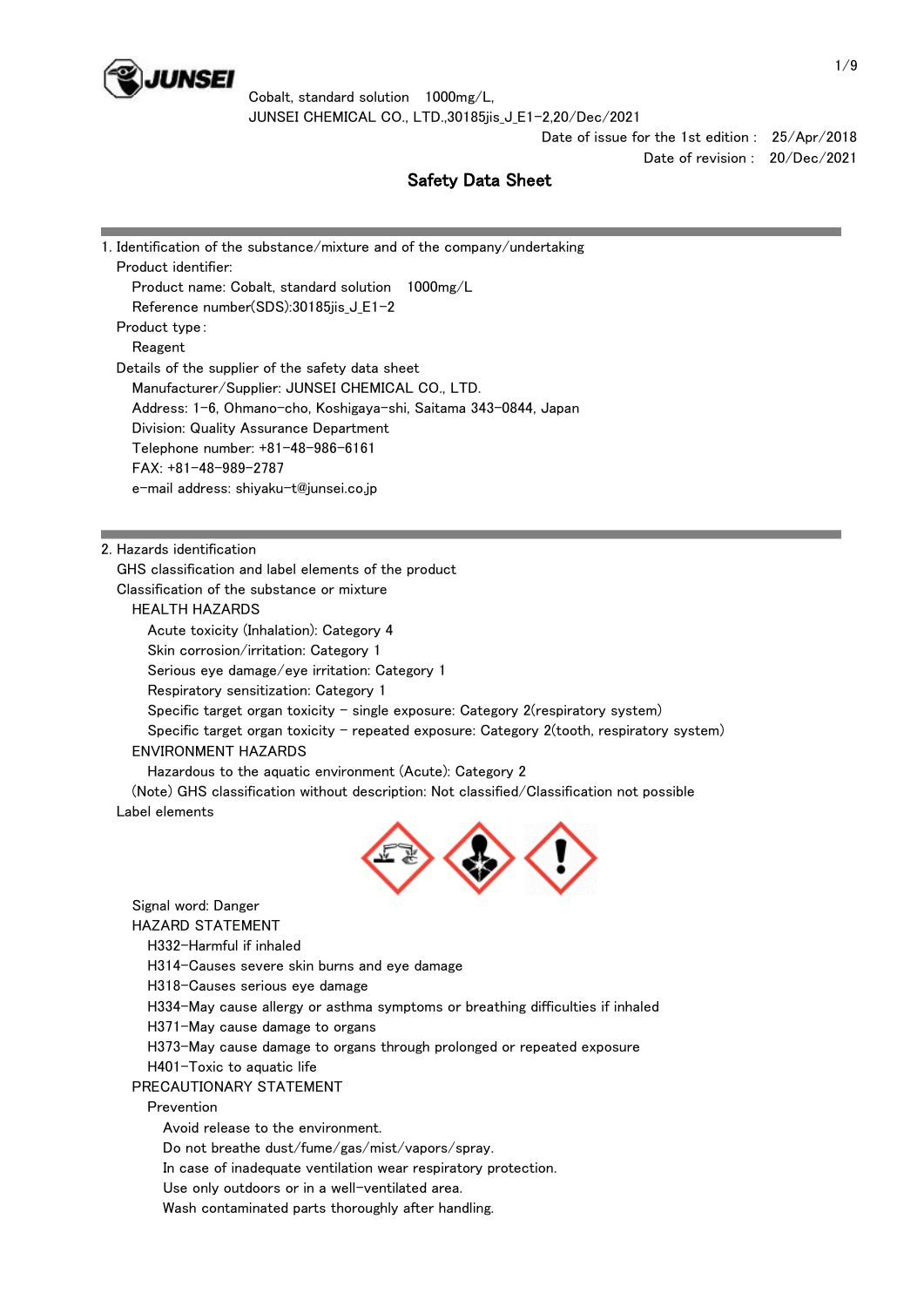

Wear protective gloves, protective clothing or face protection.

Wear eye protection/face protection.

Do not eat, drink or smoke when using this product.

### Response

Get medical advice/attention if you feel unwell.

Immediately call a POISON CENTER/doctor/physician.

Call a POISON CENTER/doctor/physician if you feel unwell.

IF exposed or concerned: Call a POISON CENTER/doctor/physician.

If experiencing respiratory symptoms: Call a POISON CENTER/doctor/physician.

IF INHALED: Remove person to fresh air and keep comfortable for breathing.

 IF ON SKIN (or hair): Take off immediately all contaminated clothing. Rinse skin with water or shower. Wash contaminated clothing before reuse.

IF IN EYES: Rinse cautiously with water for several minutes. Remove contact lenses, if

present and easy to do. Continue rinsing.

IF SWALLOWED: Rinse mouth. Do NOT induce vomiting.

### **Storage**

Store locked up.

Disposal

Dispose of contents/container in accordance with local/national regulation.

### 3. Composition/information on ingredients

Mixture/Substance selection:

#### Mixture

 Ingredient name:Cobalt (II) chloride Content (%):ca. 0.2 (w/v) Chemical formula:Cl2Co Chemicals No, Japan:1-207 CAS No.:7646-79-9 MW:129.84 ECNO:231-589-4

 Ingredient name:Hydrogen chloride Content (%):ca. 3.6 (w/v) Chemical formula:ClH Chemicals No, Japan:1-215 CAS No.:7647-01-0 MW:36.46 ECNO:231-595-7

 Ingredient name:Water Content (%):Residual quantity of the ingredient mentioned above. Chemical formula:H2O CAS No.:7732-18-5 MW:18.02 ECNO:231-791-2

Note : The figures shown above are not the specifications of the product.

#### 4. First-aid measures

 Descriptions of first-aid measures General measures Get medical advice/attention if you feel unwell. Immediately call a POISON CENTER/doctor/physician.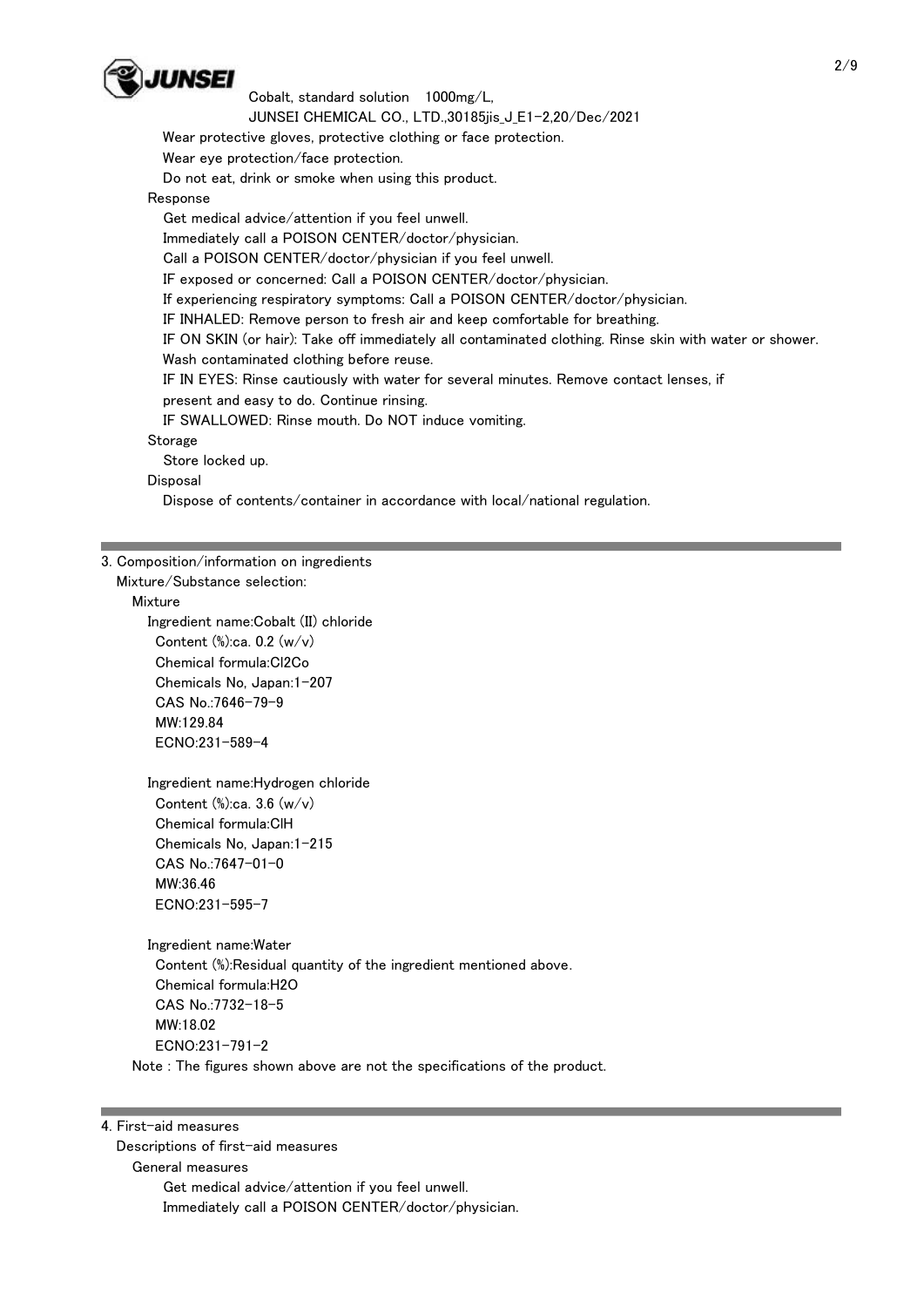

#### IF INHALED

Remove person to fresh air and keep comfortable for breathing.

If experiencing respiratory symptoms: Call a POISON CENTER/doctor/physician.

Call a POISON CENTER/doctor/physician if you feel unwell.

IF ON SKIN (or hair)

Take off immediately all contaminated clothing. Rinse skin with water or shower.

If skin irritation or rash occurs: Get medical advice/attention.

# IF IN EYES

Rinse cautiously with water for several minutes. Remove contact lenses, if present and easy

to do. Continue rinsing.

If eye irritation persists: Get medical advice/attention.

## IF SWALLOWED

Rinse mouth. Do NOT induce vomiting.

Call a POISON CENTER/doctor/physician if you feel unwell.

# 5. Fire-fighting measures

Extinguishing media

Suitable extinguishing media

Use appropriate extinguishing media suitable for surrounding facilities.

The product is non-flammable.

Unsuitable extinguishing media

Unsuitable extinguishing media data is not available.

Specific hazards arising from the substance or mixture

Containers may explode when heated.

Fire may produce irritating, corrosive and/or toxic gases.

Runoff from fire control or dilution water may cause pollution.

#### Advice for firefighters

Specific fire-fighting measures

Evacuate non-essential personnel to safe area.

Special protective equipment and precautions for fire-fighters

Wear fire resistant or flame retardant clothing.

Wear protective gloves/protective clothing/eye protection/face protection.

 Firefighters should wear self-contained breathing apparatus with full face peace operated positive pressure mode.

6. Accidental release measures

 Personnel precautions, protective equipment and emergency procedures Ventilate area until material pick up is complete. Wear proper protective equipment.

Environmental precautions

Avoid release to headsprings, rivers, lakes, ocean and groundwater.

Methods and materials for containment and cleaning up

Absorb spill with inert material (dry sand, earth, et al), then place in a chemical waste container.

Preventive measures for secondary accident

Collect spillage.

7. Handling and storage

Precautions for safe handling

Preventive measures

(Exposure Control for handling personnel)

Do not breathe dust/fume/gas/mist/vapors/spray.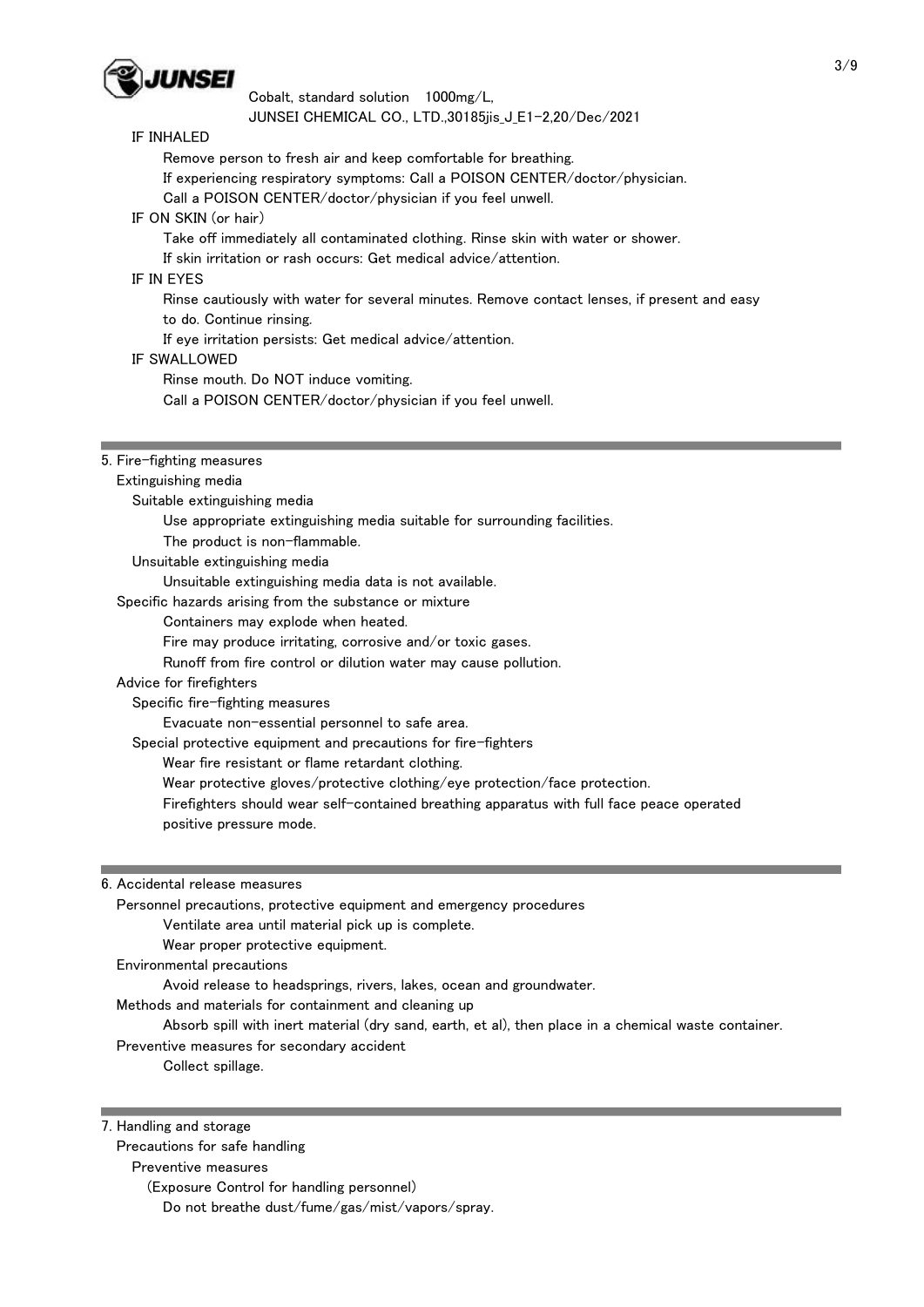

Cobalt, standard solution 1000mg/L,

JUNSEI CHEMICAL CO., LTD.,30185jis\_J\_E1-2,20/Dec/2021

(Protective measures against fire and explosion)

 Keep away from heat, hot surfaces, sparks, open flames and other ignition sources. No smoking. (Exhaust/ventilator)

Exhaust/ventilator should be available.

(Safety treatments)

Avoid contact with skin.

Avoid contact with eyes.

### Safety Measures

Use only outdoors or in a well-ventilated area.

Wear protective gloves/protective clothing/eye protection/face protection.

Use personal protective equipment as required.

When using do not eat, drink or smoke.

Any incompatibilities

Strong bases should not be mixed with the chemicals.

Advice on general occupational hygiene

Wash contaminated parts thoroughly after handling.

Do not eat, drink or smoke when using this product.

Wash contaminated clothing before reuse.

## Storage

Conditions for safe storage

Store in a well-ventilated place. Keep container tightly closed.

Keep cool. Protect from sunlight.

Store in accordance with local/national regulation.

Store locked up.

Container and packaging materials for safe handling data is not available.

# Specific end use(s)

 See information in Section 7.1 and 7.2 for handling and storage recommendations. See Section 8 for exposure controls and personal protection recommendations.

| 8. Exposure controls/personal protection                                         |  |
|----------------------------------------------------------------------------------|--|
| Control parameters                                                               |  |
| Control value                                                                    |  |
| (Cobalt (II) chloride)                                                           |  |
| Japan control value $(2012) \le 0.02$ mg-Co/m3                                   |  |
| Adopted value                                                                    |  |
| (Cobalt (II) chloride)                                                           |  |
| JSOH(1992) 0.05mg-Co/m3                                                          |  |
| ACGIH(2019) TWA: 0.02mg-Co/m3(I) (Pulm func changes)                             |  |
| Notation ··· DSEN; RSEN                                                          |  |
| (Hydrogen chloride)                                                              |  |
| $JSOH(2014)$ (ceiling) 2ppm; $3.0mg/m3$                                          |  |
| ACGIH(2002) STEL: C 2ppm (URT irr)                                               |  |
| Exposure controls                                                                |  |
| Appropriate engineering controls                                                 |  |
| Do not use in areas without adequate ventilation.                                |  |
| Eye wash station should be available.                                            |  |
| Washing facilities should be available.                                          |  |
| Individual protection measures                                                   |  |
| Respiratory protection                                                           |  |
| Wear respiratory protection.                                                     |  |
| Hand protection                                                                  |  |
| Wear protective gloves.                                                          |  |
| Consult with your glove and/or personnel equipment manufacturer for selection of |  |
|                                                                                  |  |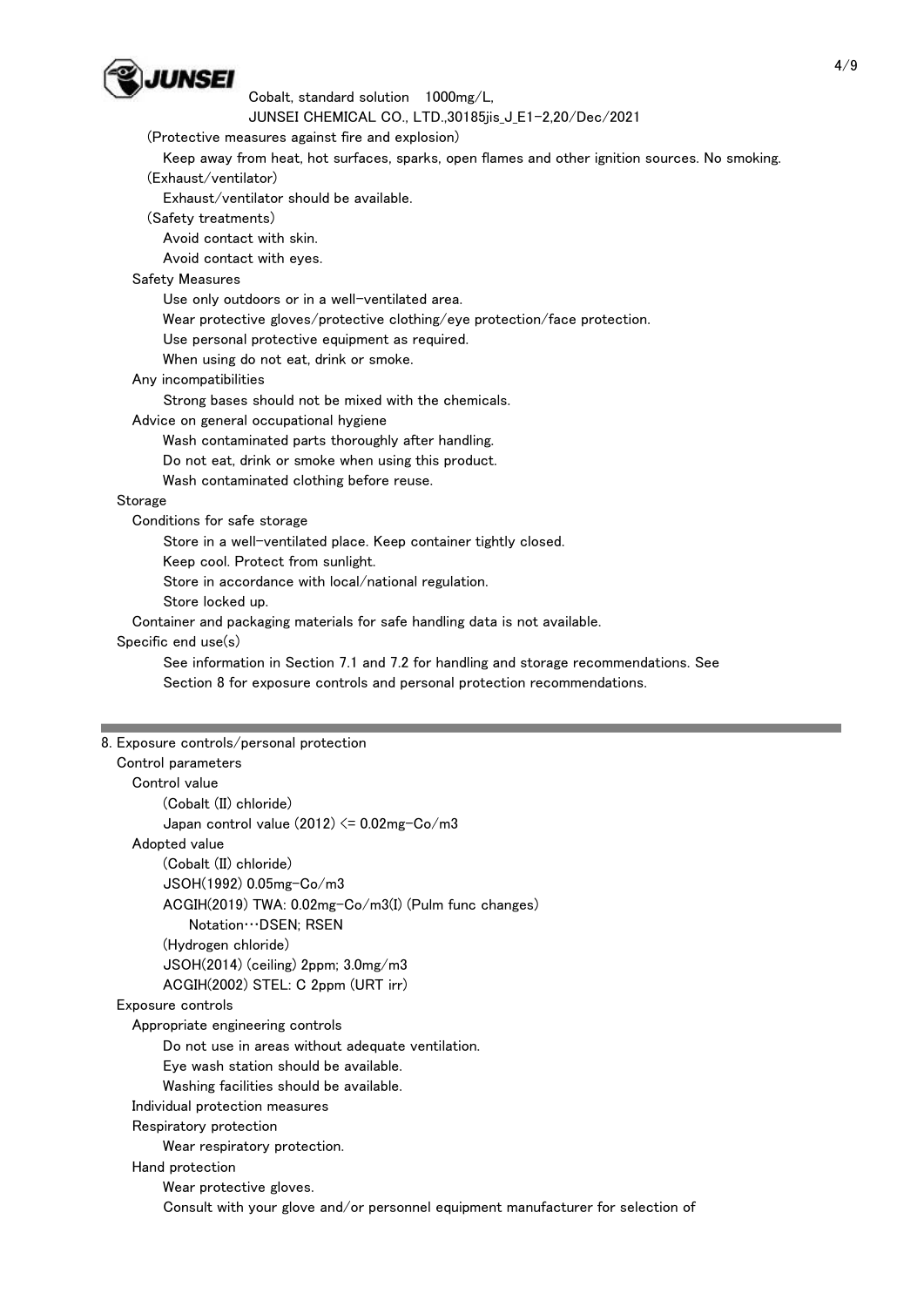

Cobalt, standard solution 1000mg/L,

JUNSEI CHEMICAL CO., LTD.,30185jis\_J\_E1-2,20/Dec/2021

appropriate compatible materials.

Eye protection

Wear safety glasses with side-shields or chemical safety goggle.

Wear eye/face protection.

Skin and body protection

Wear impervious clothing and boots in case of repeated or prolonged treatment.

9. Physical and Chemical Properties

 Information on basic physical and chemical properties Physical state: Liquid Color: Pale pink Odor data is not available. Odor threshold data is not available. Melting point/Freezing point data is not available. Boiling point or initial boiling point data is not available. Boiling range data is not available. Flammability (gases, liquids and solids): Non-flammable Lower and upper explosion limit/flammability limit data is not available. Flash point: Non-flammable Auto-ignition temperature data is not available. Decomposition temperature data is not available. Self-Accelerating Decomposition Temperature/SADT data is not available. pH: (Strong acidic) Dynamic viscosity data is not available. Kinematic viscosity data is not available. Solubility: Solubility in water: Miscible Solubility in solvent data is not available. n-Octanol/water partition coefficient data is not available. Vapor pressure data is not available. Vapor density data is not available. VOC data is not available. Evaporation rate data is not available. Density and/or relative density data is not available. Relative vapor density (Air=1) data is not available. Relative density of the Vapor/air - mixture at  $20^{\circ}C$  (Air = 1) data is not available. Critical temperature data is not available. Particle characteristics data is not available. 10. Stability and Reactivity **Reactivity**  Reactivity data is not available. Chemical stability Stable under normal storage/handling conditions. Possibility of hazardous reactions Possibility of hazardous reactions data is not available. Conditions to avoid

Contact with incompatible materials.

Heat.

 Incompatible materials Strong bases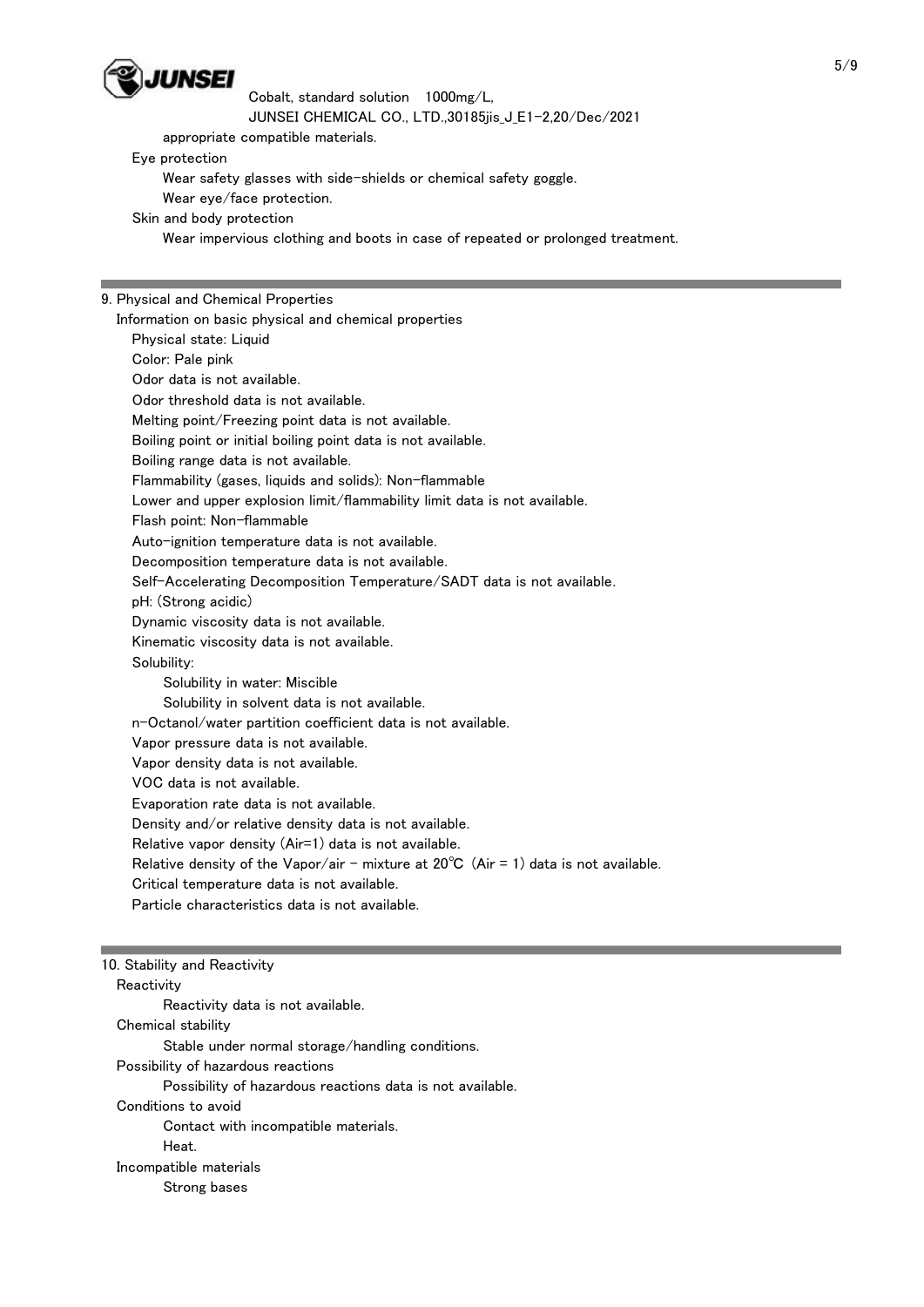

 Hazardous decomposition products Carbon oxides, Cobalt oxides, Chlorides

| 11. Toxicological Information                                                       |
|-------------------------------------------------------------------------------------|
| Information on toxicological effects                                                |
| Acute toxicity                                                                      |
| Acute toxicity (Oral)                                                               |
| [GHS Cat. Japan, base data]                                                         |
| (Cobalt (II) chloride) rat LD50=80mg/kg (MOE risk assessment vol.11, 2013)          |
| (Hydrogen chloride) rat LD50=238mg/kg (SIDS, 2009)                                  |
| Acute toxicity (Inhalation)                                                         |
| [GHS Cat. Japan, base data]                                                         |
| (Hydrogen chloride)                                                                 |
| mist: rat LC50=0.42mg/L/4hr (SIDS, 2009)                                            |
| gas: rat LC50=1411ppm/4hr (SIDS, 2009)                                              |
| Labor standard law, Japan; Toxic                                                    |
| Hydrogen chloride; Cobalt (II) chloride                                             |
| Irritant properties                                                                 |
| Skin corrosion/irritation                                                           |
| [GHS Cat. based on pH]                                                              |
| pH <= 2, accordingly Skin corrosion/irritation: Category 1                          |
| [GHS Cat. Japan, base data]                                                         |
| (Cobalt (II) chloride) human skin irritation (HSDB, Access on September 2015)       |
| (Hydrogen chloride) rabbit/mouse/rat/human : corrosive (SIDS, 2009)                 |
| Serious eye damage/irritation                                                       |
| [GHS Cat. based on pH]                                                              |
| pH <= 2, accordingly Serious eye damage/eye irritation: Category 1                  |
| [GHS Cat. Japan, base data]                                                         |
| (Cobalt (II) chloride) eyes irrtating (HSDB, Access on September 2015)              |
| (Hydrogen chloride) rabbi: corrosive (SIDS, 2002)                                   |
| Sensitization                                                                       |
| MOHL_J Notice                                                                       |
| Cobalt (II) chloride                                                                |
| Respiratory sensitization                                                           |
| [GHS Cat. Japan, base data]                                                         |
| (Cobalt (II) chloride) cat. 1; JSOH recommendation, 2015                            |
| (Hydrogen chloride) cat. 1; Occupational/Environmental Allergy Society, Japan       |
| Skin sensitization                                                                  |
| [GHS Cat. Japan, base data]                                                         |
| (Cobalt (II) chloride) cat. 1; JSOH recommendation, 2015                            |
| Mutagenic effects data is not available.                                            |
| Carcinogenicity                                                                     |
| [GHS Cat. Japan, base data]                                                         |
| (Cobalt (II) chloride)                                                              |
| cat.2; IARC Gr. 2B (IARC 86, 2006 (Co compounds) et al.)                            |
| IARC-Gr.2B : Possibly carcinogenic to humans                                        |
| ACGIH-A3(as Co)(2019): Confirmed Animal Carcinogen with Unknown Relevance to Humans |
| NTP-Reasonably Anticipated To Be Human Carcinogen                                   |
| EU-Category 1B; Substances presumed to have carcinogenic potential for humans       |
| (Hydrogen chloride)<br>IARC-Gr.3 : Not Classifiable as a Human Carcinogen           |
| ACGIH-A4(2002): Not Classifiable as a Human Carcinogen                              |
|                                                                                     |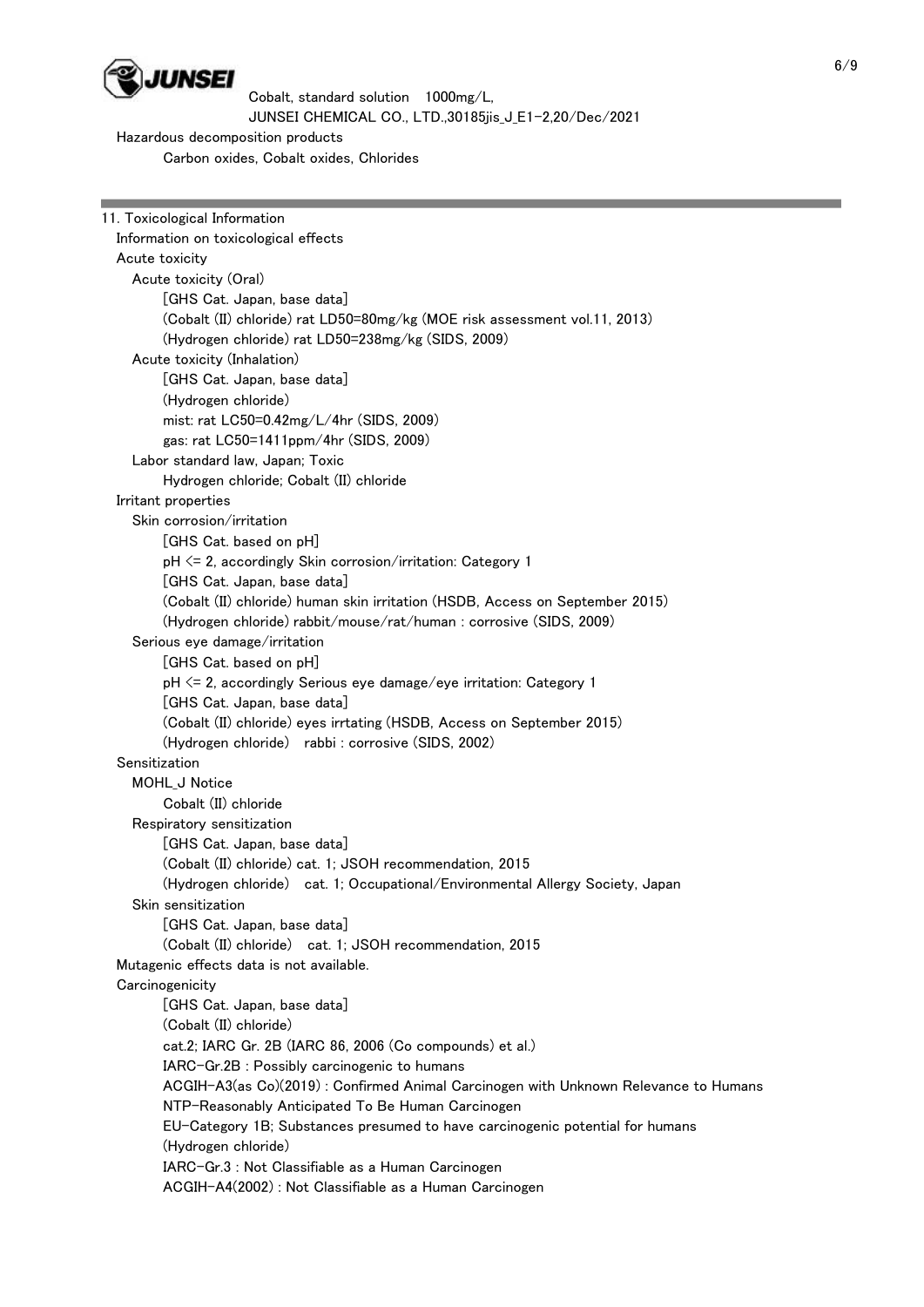

Cobalt, standard solution 1000mg/L, JUNSEI CHEMICAL CO., LTD.,30185jis\_J\_E1-2,20/Dec/2021 Reproductive toxicity [GHS Cat. Japan, base data] (Cobalt (II) chloride) cat. 1B; MOE risk assessment vol.11, 2013 et al. **STOT**  STOT-single exposure [cat.1] [GHS Cat. Japan, base data] (Hydrogen chloride) respiratory system (ACGIH, 2003) [cat.3 (resp. irrit.)] [GHS Cat. Japan, base data] (Cobalt (II) chloride) respiratory tract irritation (MOE risk assessment vol.11, 2013) STOT-repeated exposure  $[cat.1]$  [GHS Cat. Japan, base data] (Hydrogen chloride) teeth; respiratory system (SIDS, 2002) Aspiration hazard data is not available. Information on other hazards

Data on the preparation itself is not available.

12. Ecological Information **Ecotoxicity**  Aquatic toxicity H401-Toxic to aquatic life Hazardous to the aquatic environment (Acute) [GHS Cat. Japan, base data] (Cobalt (II) chloride) Waterweed (Lemna minor) EC50=0.47mg/L/7days (MOE risk assessment vol.11, 2013) (Hydrogen chloride) Crustacea (Daphnia magna) EC50=0.492mg/L/48hr (SIDS, 2005) Hazardous to the aquatic environment (Long-term) [GHS Cat. Japan, base data] (Cobalt (II) chloride) Fish (Danio rerio) NOEC=0.13mg/L/16days (CICAD 69, 2006) Water solubility (Cobalt (II) chloride) 53 g/100 ml (20℃) (ICSC, 2013) (Hydrogen chloride) 67 g/100 ml (30℃) (ICSC, 2000) Persistence and degradability Persistence and degradability data is not available. Bioaccumulative potential (Cobalt (II) chloride) log Pow=0.85 (ICSC, 2013) (Hydrogen chloride) log Pow=0.25 (ICSC, 2000) Mobility in soil Mobility in soil data is not available. Other adverse effects Ozone depleting chemical data is not available. Additional data Data on the preparation itself is not available.

13. Disposal considerations

 Description of waste residues and information on their safe handling and methods of disposal, including the disposal of any contaminated packaging

Waste treatment methods

Avoid release to the environment.

Dispose of contents/container in accordance with local/national regulation.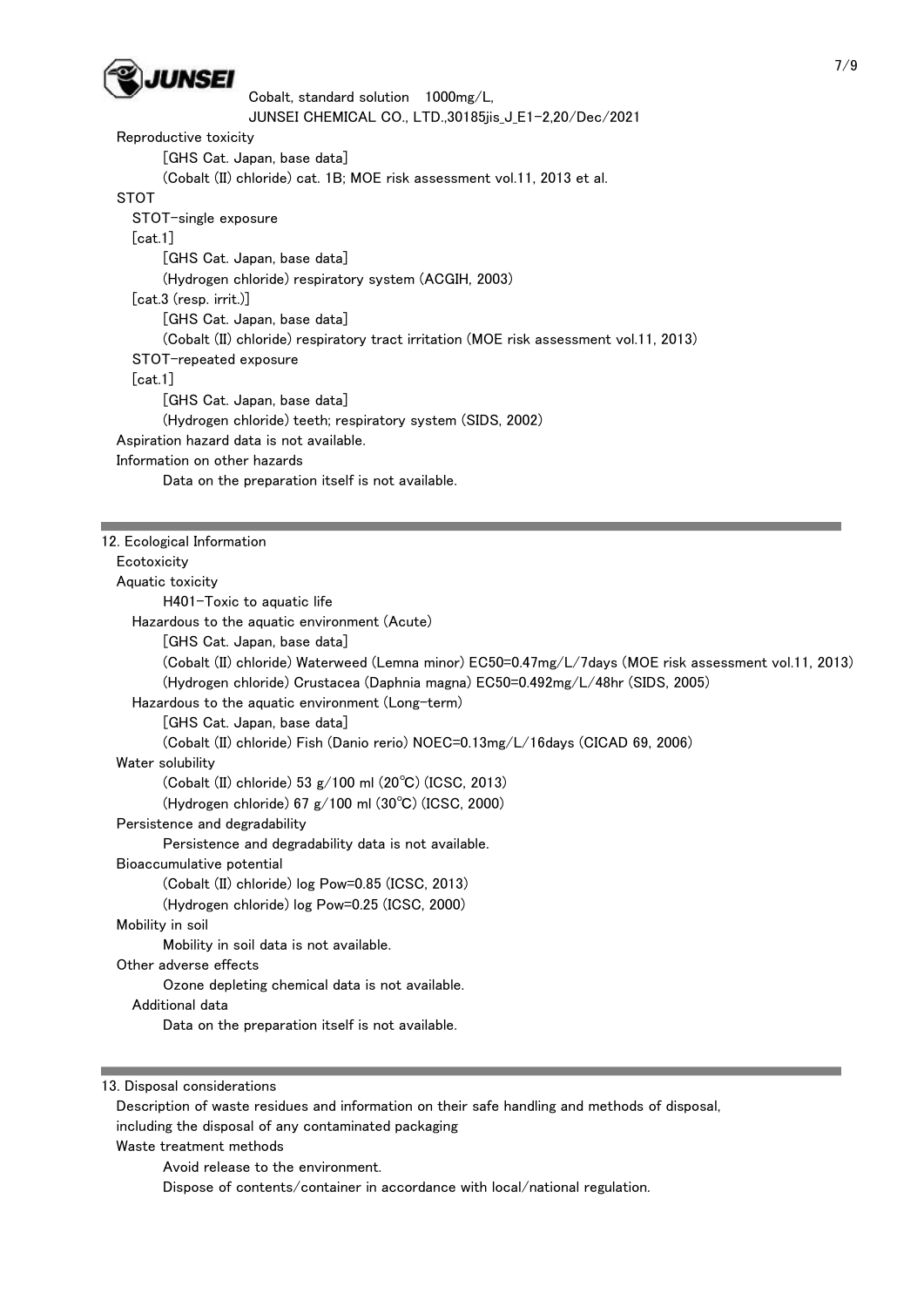

| 14. Transport Information                                         |
|-------------------------------------------------------------------|
| UN No., UN CLASS                                                  |
| UN No. or ID No.: Not applicable                                  |
| UN Proper Shipping Name : Not applicable                          |
| Class or division (Transport hazard class): Not applicable        |
| Packing group : Not applicable                                    |
| Not applicable to IMDG Code                                       |
| Not applicable to IATA Dangerous Goods Regulations                |
| Environmental hazards                                             |
| $MAPOL$ Annex III - Prevention of pollution by harmful substances |
| Marine pollutants (yes/no) : no                                   |
| Maritime transport in bulk according to IMO instruments           |
| Noxious Liquid ; Cat. Z                                           |
| Hydrogen chloride(Z-33)                                           |
| Non Noxious Liquid; Cat. OS                                       |
| $Water(OS-18)$                                                    |
|                                                                   |

15. Regulatory Information

 Safety, health and environmental regulations/legislation specific for the substance or mixture Chemicals listed in TSCA Inventory

Cobalt (II) chloride; Hydrogen chloride; Water

Other regulatory information

 We are not able to check up the regulatory information with regard to the substances in your country or region, therefore, we request this matter would be filled by your responsibility.

 Regulatory information with regard to this substance in your country or in your region should be examined by your own responsibility.

 Ensure this material in compliance with federal requirements and ensure conformity to local regulations.

 Regulatory information in this section are limited to intentional ingredient(s), but does not contain information on non-intentional ingredients or impurities which are not informed by supplier(s).

Chemical safety assessment

Advice on safe handling for this product can be found in sections 7 and 8 of this SDS.

#### 16. Other information

GHS classification and labelling

H332-Acute Tox. 4: H332 Harmful if inhaled

H314-Skin Corr. 1: H314 Causes severe skin burns and eye damage

H318-Eye Dam. 1: H318 Causes serious eye damage

H334-Resp. Sens. 1: H334 May cause allergy or asthma symptoms or breathing difficulties if inhaled

H371-STOT SE 2: H371 May cause damage to organs

H373-STOT RE 2: H373 May cause damage to organs through prolonged or repeated exposure

H401-Aquatic Acute 2: H401 Toxic to aquatic life

Reference Book

 Globally Harmonized System of classification and labelling of chemicals, UN Recommendations on the TRANSPORT OF DANGEROUS GOODS 21th edit., 2019 UN IMDG Code, 2018 Edition (Incorporating Amendment 39-18) IATA Dangerous Goods Regulations (62nd Edition) 2021 2020 EMERGENCY RESPONSE GUIDEBOOK (US DOT) 2021 TLVs and BEIs. (ACGIH)